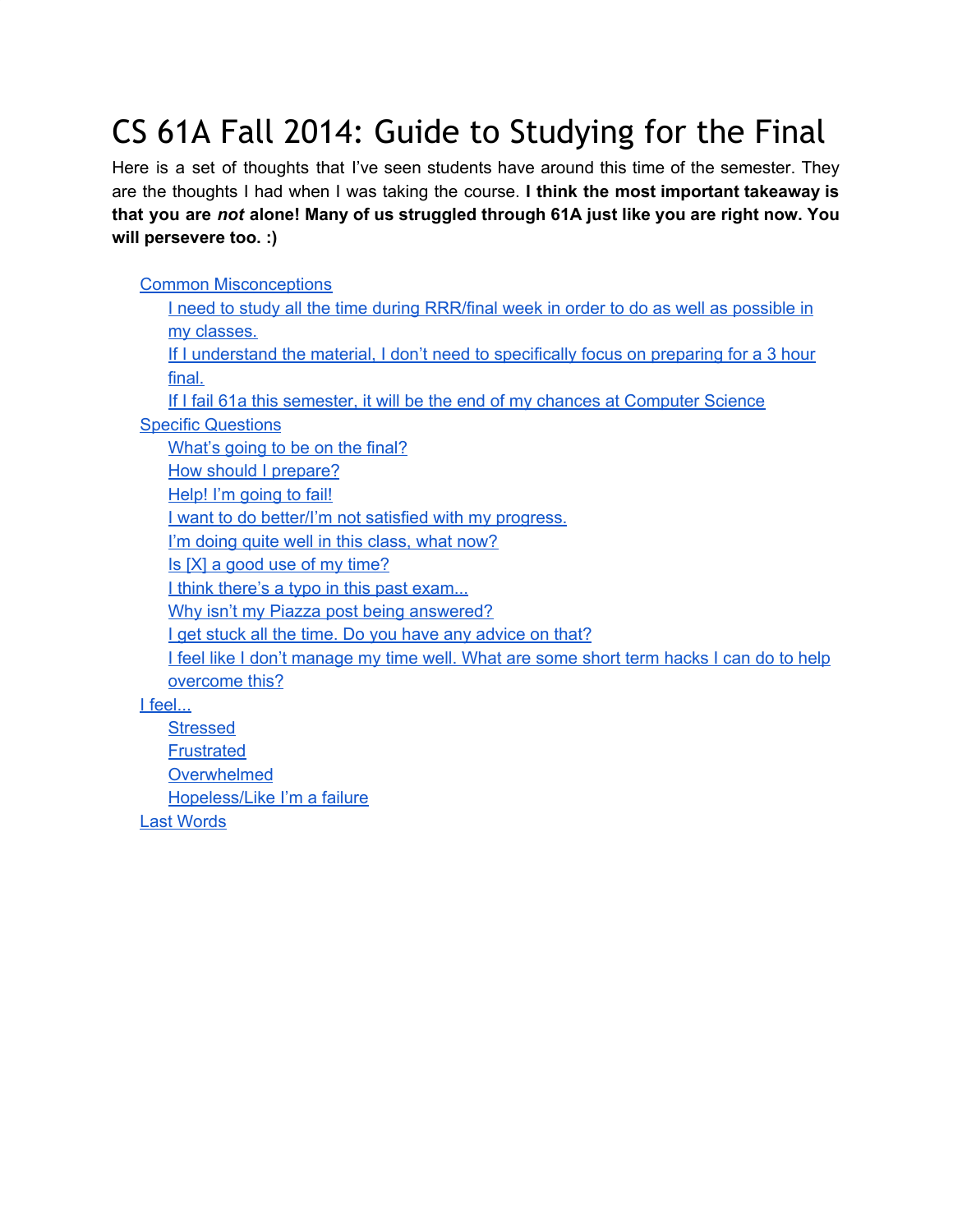# <span id="page-1-0"></span>Common Misconceptions

<span id="page-1-1"></span>**I need to study all the time during RRR/final week in order to do as well as possible in my classes.**

**Common thought patterns include** "*I feel bad/guilty any time I'm spend time doing anything besides studying, whether it's having fun, taking a break, or even eating and sleeping. I am here to study. Nothing else should get in the way of that.*"

This is a bad way to think about studying. **The most important thing** in order to maximize your success is to make sure that you don't burn out. **The easiest way to burn yourself out** is to think that you need to spend every moment studying.

**Never feel bad about taking a break.** You're not slacking off if you're resting up. Even if you do end up having fun when you should be studying, *you don't have to feel bad about it.* **Enjoy the fact that you got to relax, and don't fret about the lost time. There's more to life than just school, and I promise that it's okay to "waste" a little time on that stuff.**

# <span id="page-1-2"></span>**If I understand the material, I don't need to specifically focus on preparing for a 3 hour final.**

Nope. Nope nope nope. You get better at running by running a bunch. You get better at swimming by swimming a bunch. **You get better at taking finals by taking past finals.\*** There is a performance component to taking a final and doing well. This means that you should explicitly practice that, even if you understand the material.

\* In fact, I argue that once you understand the material, that's where the real work comes in. There's two parts to doing well on the final. You first have to understand the material (studying discussions/lectures/labs/etc.). Next, you have to ensure that in those 3 hours, you can demonstrate what you've learned over the entire semester by applying it to the problems we give you (spamming past finals). Some might think this obvious, but do you study in these two stages? See "How should I [prepare?](#page-2-2)" for more info.

# <span id="page-1-3"></span>**If I fail 61a this semester, it will be the end of my chances at Computer Science**

Some of my friends and students who tried taking 61A their first time went and failed. Others of them failed 61B, or 61C. Each of them then got back up, dusted themselves off, and proceeded to keep trying. They end up working at Google, or working at Apple, and/or getting into grad school, etc. **Persistence is key.** If you want advice about your specific situation, feel free to shoot your TA an email.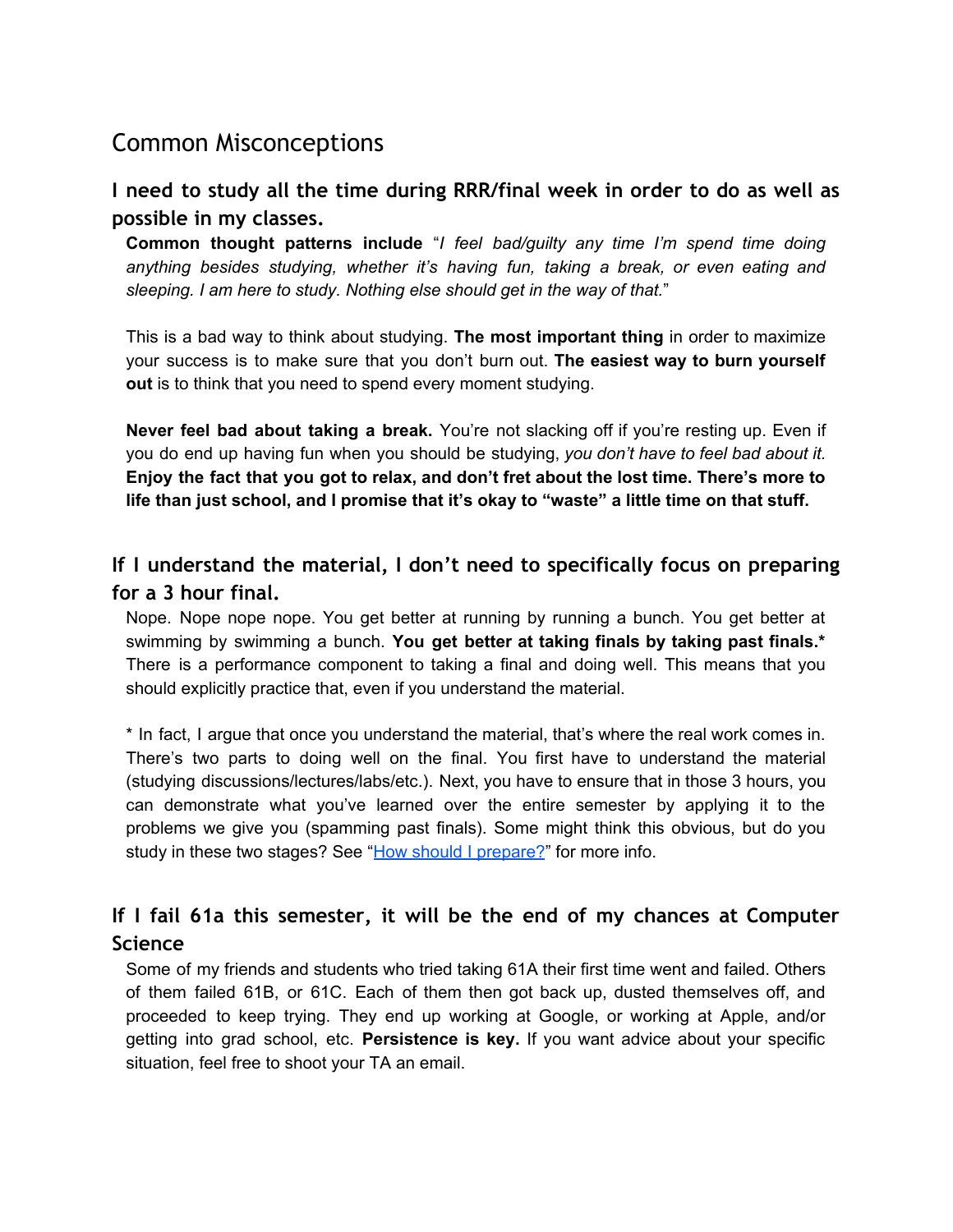# <span id="page-2-0"></span>Specific Questions

#### <span id="page-2-1"></span>**What's going to be on the final?**

The final will cover material you've seen throughout the entire semester. Expect emphasis on the topics you saw on homework. (Did you see any homework on distributed computing or NLP?)

#### <span id="page-2-2"></span>**How should I prepare?**

**Remember, you are being tested on your ability to solve problems**, not how well you understand the concepts or how hard you studied. Often students will come to me saying "I understand things conceptually, but I don't know how to approach the problems on the exam". This is a misunderstanding. I argue that **you don't really understand things conceptually** *until* **you can solve problems** *and* **you need to solve problems in order to get better at solving problems. So what I'm really saying, is SOLVE PROBLEMS.**

There are two key stages to studying for any technical course: reviewing the material; then spamming exam questions.

**Reviewing:** This involves making sure you understand how to solve the basic questions involving each topic. Go through the old discussions and labs and solve problems. **Only read the book or view lecture if you have no idea about a topic or you need a brief refresher. If you do read, only focus on getting enough information you need to solve whatever particular problem you're stuck on.** For the most part, the discussion packets are an excellent use of your time, as the explanation sections in the discussions are often good enough for you to start solving problems with. Start with the topics that scare you the most (Scheme, SQL, Iterators/Generators, etc.)

**Spamming:** After you feel like you've spend a decent amount of time on reviewing, start solving past exam questions in the same manner. At some point, you'll have to start tackling the problems in exam conditions. So quiet place, 3 hours non-stop, no peeking at the solutions. Make sure to save some exams for that.

**Don't be stuck on a problem for more than half an hour. ([How?](#page-4-0))**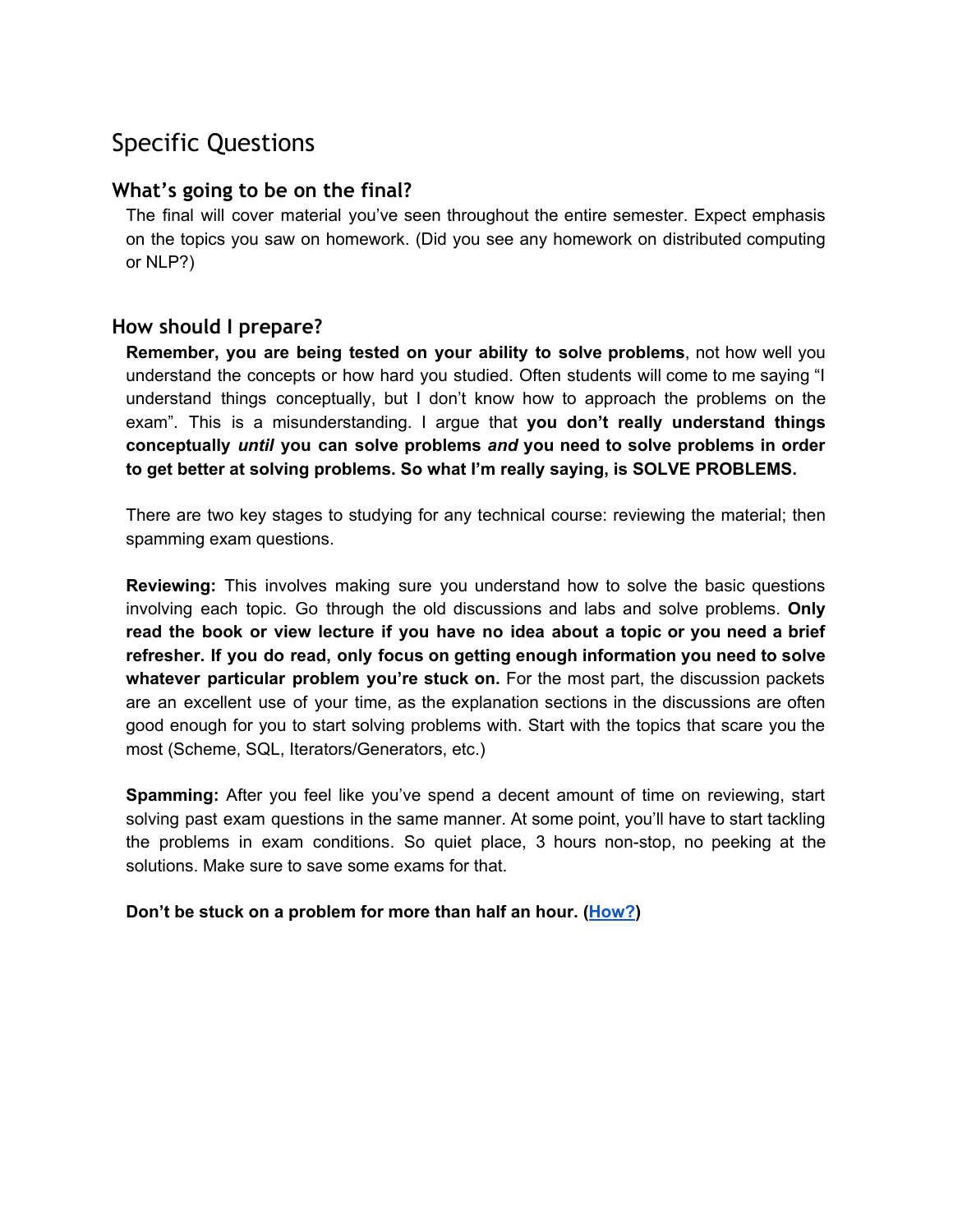## <span id="page-3-0"></span>**Help! I'm going to fail!**

First, are you actually going to fail? As in, do you have a strong chance of getting lower than a C-? If that is the case, none of the advice I give here is of direct relevance. **Shoot your TA an email, and perhaps the two of you can talk about it.** Otherwise, if fail means "not do as well as I want", see immediately below.

#### <span id="page-3-1"></span>**I want to do better/I'm not satisfied with my progress.**

If you're not happy with how you're doing, it is likely that you should read the entirety of the rest of this document. Pay special attention to the later half ("What to do when I get stuck?", "How to manage your time", "I feel frustrated, what do I do?")

#### <span id="page-3-2"></span>**I'm doing quite well in this class, what now?**

Take breaks, enjoy life, study for other classes, and help answer Piazza posts. Also, lab assist for next semester! :D

# <span id="page-3-3"></span>**Is [X] a good use of my time?**

Well that depends on who you are, how you work, and what [X] is. So instead, I'll list things that are likely a bad use of your time:

- **Reading over the** *entire* **textbook -** this is a form of procrastination.
- **Binge watching lectures (e.g. watching 5 lectures in a row) -** if you could effectively absorb information in this way, then John would just lecture for 20 hours straight and then you'd take a final. Of course, it doesn't work like that. These things take time to digest. Space out how many topics/classes you study at any one time.
- **● Spending more than an hour on any single question -** find something else to do if you've been staring at any problem for that long. Promise it won't run away while you're gone. Also see the "What to do when stuck [advice"](#page-4-0) below.

#### <span id="page-3-4"></span>**I think there's a typo in this past exam...**

The fastest way to verify is to ask via a Piazza. Be sure to link to the exam pdf and solutions, and to mention which question exactly has a typo in it.

## <span id="page-3-5"></span>**Why isn't my Piazza post being answered?**

If your question is "explain this to me", it is unlikely that the TAs will want to answer it. Have you first...

- thought for more than 5 minutes on the problem?
- searched the Piazza for other people with the same question?
- looked over the relevant discussion or lab?
- written down what you understand and what you don't understand about the problem? ("I'm stuck, help" vs "here's what I'm stuck on. what do I do next?")
- included the question and link in your post?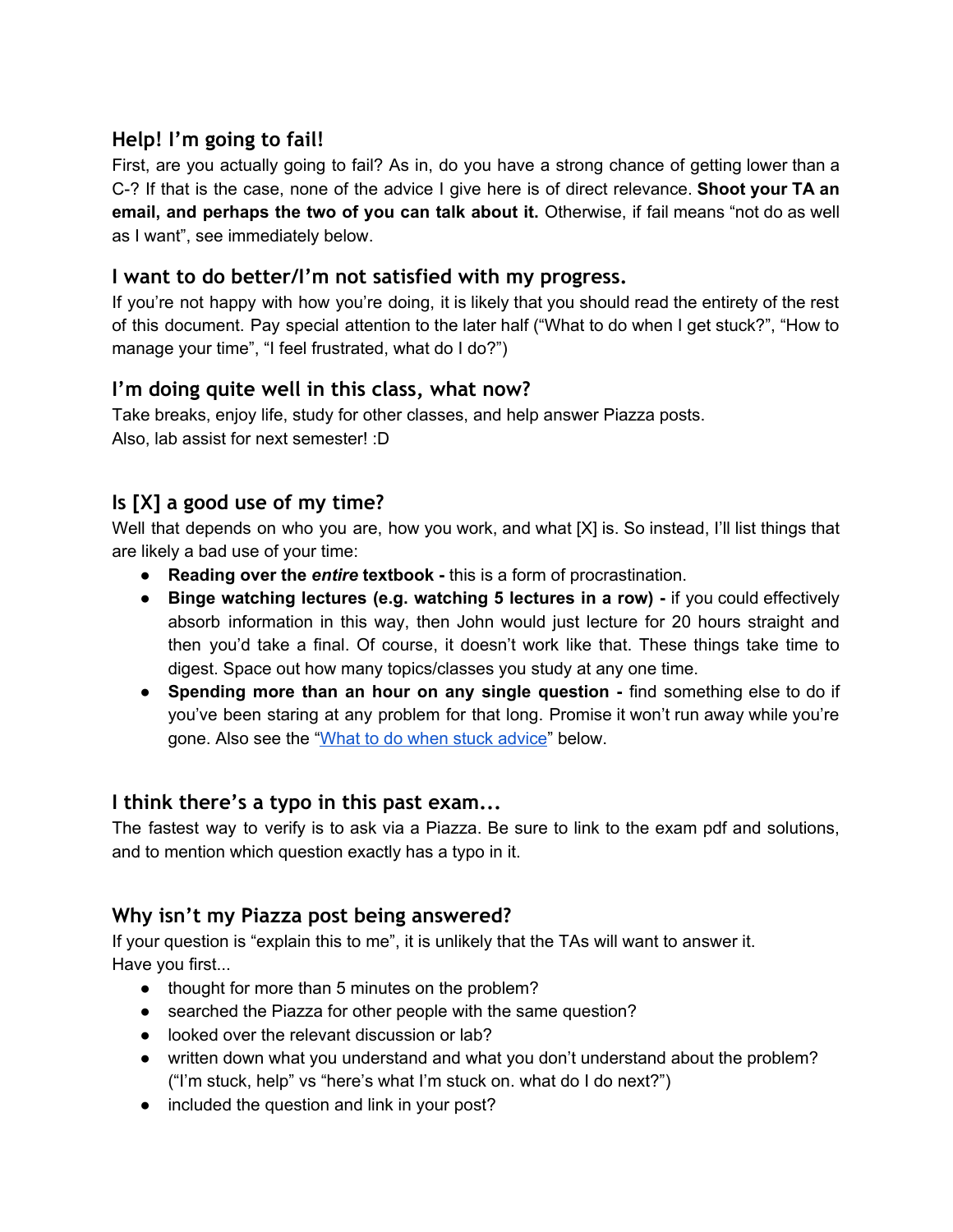#### <span id="page-4-0"></span>**I get stuck all the time. Do you have any advice on that?**

There are two general ways that you can get stuck. You might get stuck writing the Python code versus getting stuck coming up with the idea. The former comes with reviewing material, so see the [advice](#page-2-2) above. The latter comes with experience solving problems. See below.

#### **Getting experience practice solving problems:**

The obvious advice is to start solving problems you *can* solve, and then work your way through harder problems. The Guerrilla worksheets are *very* good at ramping up in difficulty, so you might want to start with those.

Often, it's frustrating because you don't have a good model on how to approach solving problems. We have fixed this--Youri has video walkthroughs for Midterms 1 and 2. Look over your midterm, try to solve a problem from it, and then watch the relevant video.

Check Piazza for links to these things.

Remember that everyone gets stuck.The trick is to figure out how to get unstuck.

**In fact, you learn the most through the process of getting unstuck.**

Here's a set of [practical](https://docs.google.com/document/d/1Yw6wK6PPL7x7wJB6Wo9qkWz8rgJwo-t0cXU5pFstaVA/edit) tips that serve as healthy reminders of what to do in order to get unstuck.

#### **Sometimes, you have to peek at the solutions. When you do, figure out the following:**

- 1. Why is this solution correct?
- 2. What did I get stuck on? What did I miss?
- 3. What is the key idea here that will be helpful in future problems?

Remember, you shouldn't have to spend more than 30 minutes on any one problem. If you get stuck longer than that, look at the solution, or ask someone, "I'm stuck here, what is my next step?" (Post on Piazza!), and then move on to the next problem.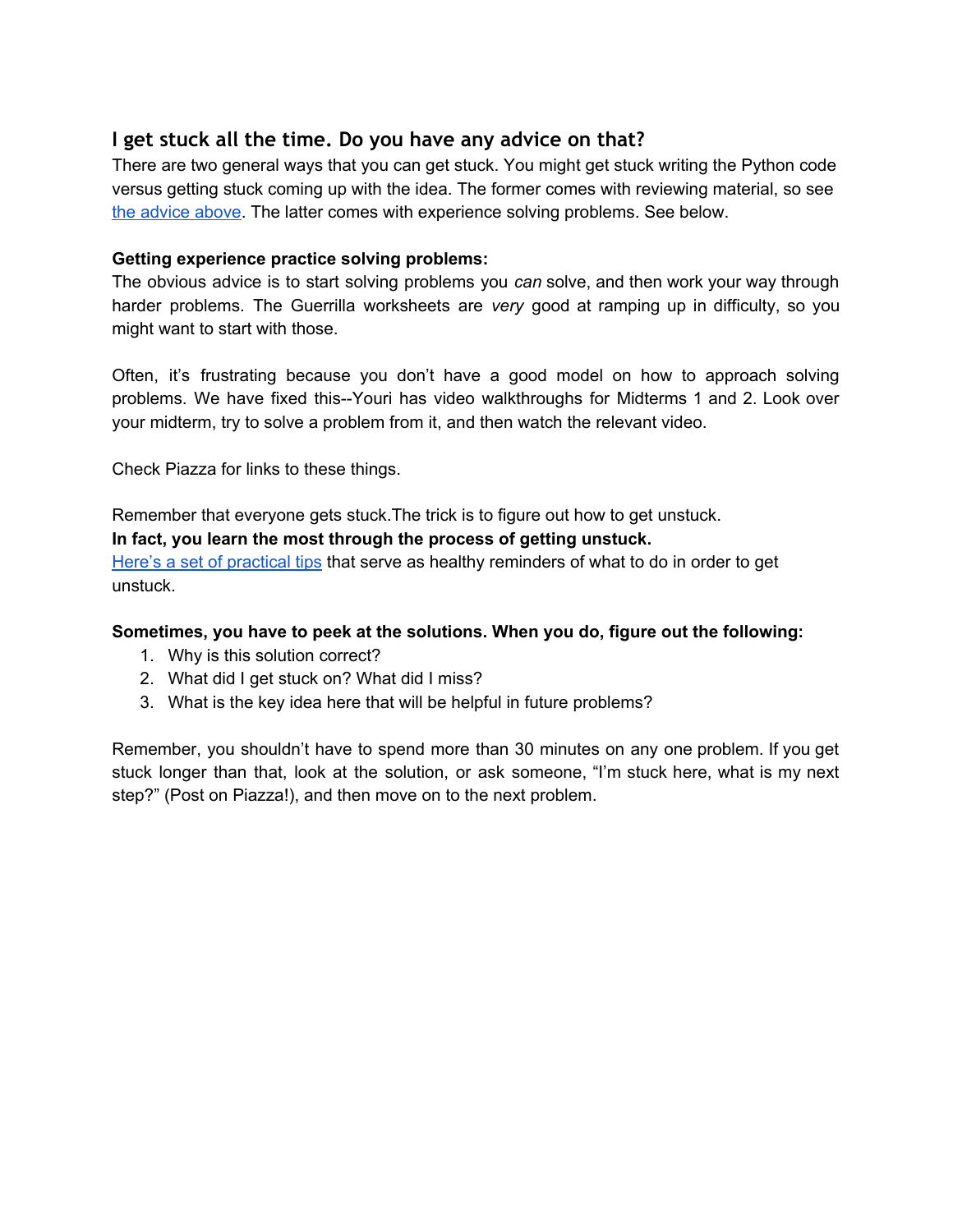# <span id="page-5-0"></span>**I feel like I don't manage my time well. What are some short term hacks I can do to help overcome this?**

Here's what I do. Write down everything you need to do on one list. When I say everything, I include things like "eat lunch today". You can further sort the list into a 2D table:

| Important and Due Soon     | Important and Not Due Soon     |
|----------------------------|--------------------------------|
| Not Important and Due Soon | Not Important and Not Due Soon |

From there, you can start executing the tasks on the top left cell (Important/Due Soon) and then move on to the right (Important/Not Due Soon). Ignore the bottom right altogether (Not Important/Not Due Soon), and pick and choose on the bottom left (Not Important and Due Soon).

**Slacking off is economics.** Raise barriers to entry for things that are unproductive (get a blocker for Facebook, get out of your dorm and into a library, etc ) Lower barriers to entry to studying (have all your study material in an accessible place, make sure you've eaten and slept adequately so that you feel less lazy, etc.)

In particular, here are some things that are always Important and Due Soon:

- Eating
- Sleeping
- Showering

I don't care how behind you are. If you're not doing those 3 things, you're not doing your job. There is a very high inverse correlation between how lazy/sloth-like I am, and how well I'm taking care of myself. See Common [Misconceptions](#page-1-0) for more on this.

**Fear is also a big thing. You're probably afraid of failing, because this means so much to you. That's normal and fine. Everyone feels like that. Simply acknowledge that you may fail, take a deep breath, and get started anyways.**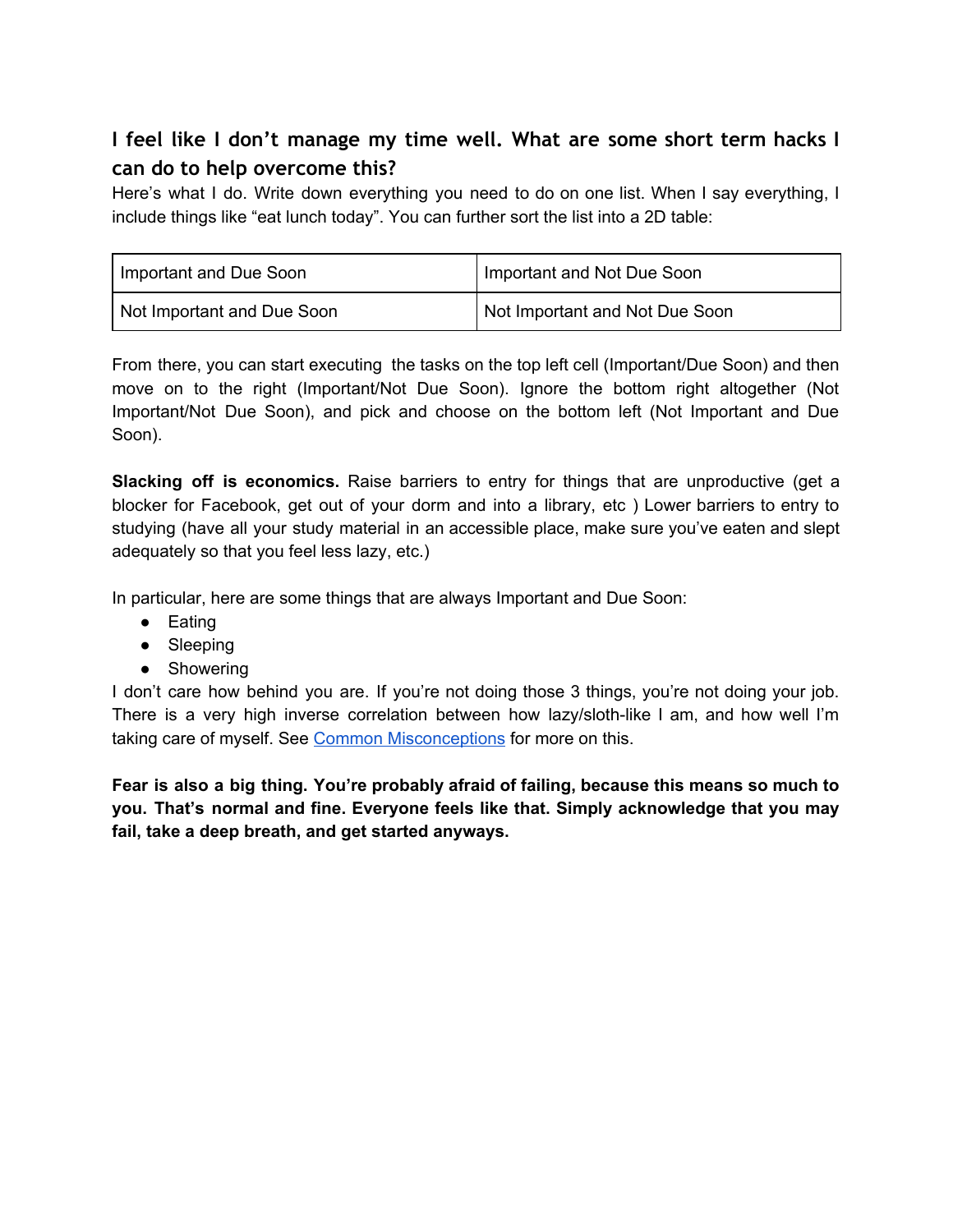<span id="page-6-0"></span>I feel...

## <span id="page-6-1"></span>**Stressed**

Yes. Welcome to Berkeley. Stress is only bad if you keep focusing on it. **Take a deep breath. Repeat 3 times, slowly.** Read the rest of this guide and act on what you can.

If you feel stressed all the time, and/or if you feel like you can't handle it, shoot your TA an email.

## <span id="page-6-2"></span>**Frustrated**

If you are sick and tired of not getting it, and want to throw your laptop across the room, learn to catch yourself, breathe, and choose to keep working instead. This will take time and patience to develop, because you're fighting a habit, and habits are hard to change.

The key is that over time, you get better at it little by little until it becomes natural. This **means you need to try and catch yourself** *each and every* **time you feel frustrated. For each incident, whether you succeed or fail does not matter, only that you follow the quest.**

If you find yourself thinking, "Why am I the stupidest person in the room? Why does everyone else get it? What am I missing?", remember where you are, and how hard this class is. You're at UC Berkeley. This university is tied for first in Computer Science, and our intro class is arguably one of the most challenging in the world. This is not going to be a walk in the park. Most importantly...

**Don't expect things to come right away. Don't define yourself as needing to be intelligent or as the person who always gets perfect grades. Find something more interesting to define yourself as.**

#### <span id="page-6-3"></span>**Overwhelmed**

Very rarely is the situation as bad as you think it currently is. Are you emotionally overwhelmed? Take a break and see my advice on [Stress](#page-6-1) above. Are you overwhelmed schedule wise? See the above advice on Time [Management.](#page-5-0) If you are or your friends are about to hurt yourself or others, **please** [seek](http://uhs.berkeley.edu/goldfolder/) help.

#### <span id="page-6-4"></span>**Hopeless/Like I'm a failure**

You don't feel like this in a vacuum. Usually people feel bad about themselves or their situation because of specific thoughts and events. Thus, I don't have any general advice here. Having gone through a lot of this myself, I'm always here to listen, so feel free to email me.